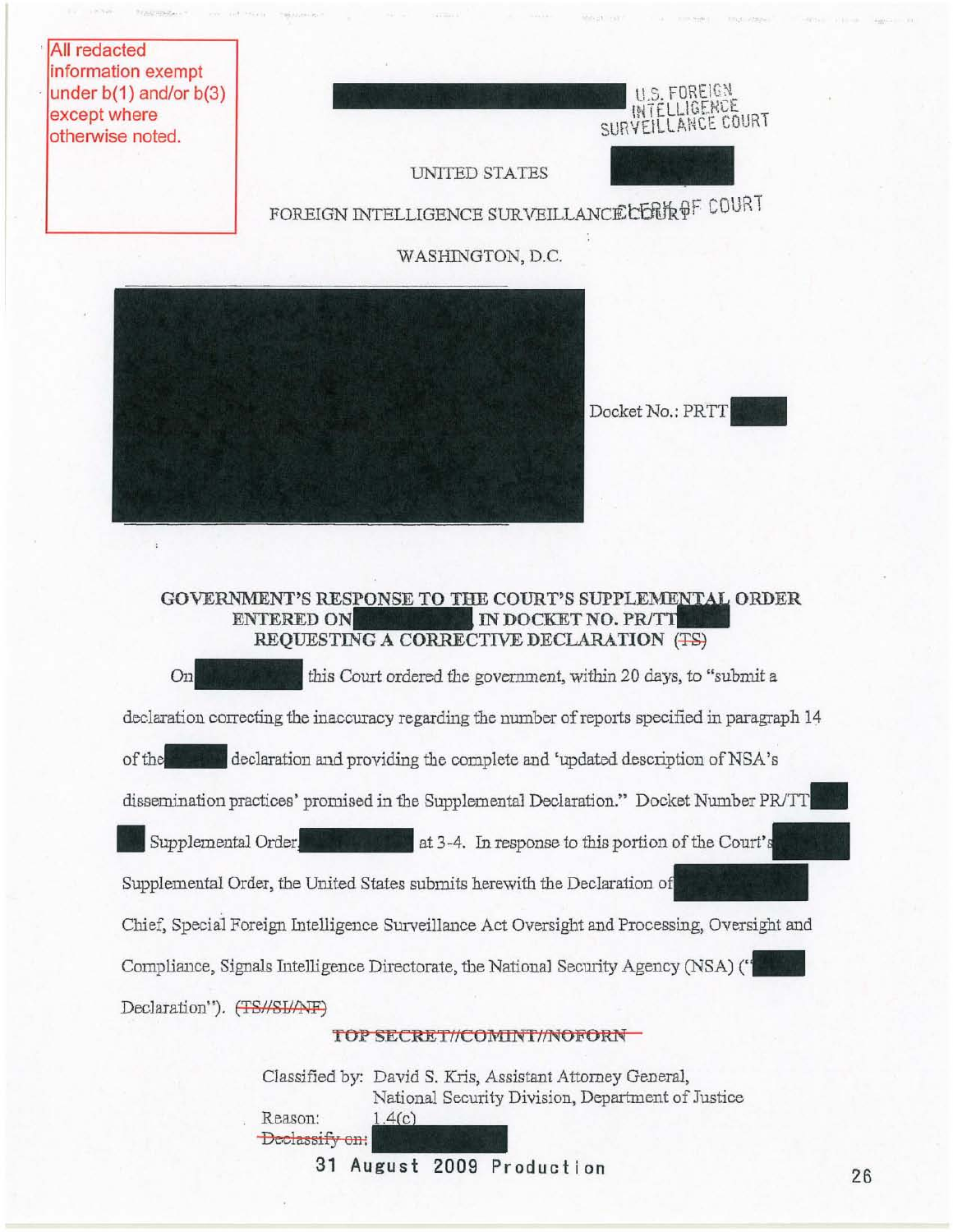## TOP SECRET//COMINT//NOFORN

As set forth in the **Declaration**, the NSA has generally permitted the dissemination of U.S, person identities derived from the metadata acquired pursuant to the Court's orders in this matter *("PR/TT* metadata") in accordance with United States Signals Intelligence Directive 18 (USSID 18), rather than specifically requiring that the narrower dissemination provision set forth in the Conrt's orders in this matter be strictly adhered to. **See.**  Declaration at  $\P$ <sup>4</sup>-6; and compare Docket Number PR/TT **PRFF**, Primary Order at  $\P$ 5.f. (requiring that disseminations of U.S. person information be approved by "the Chief of Information Sharing Services in the NSA's Signals Intelligence Directorate" upon the determination that "the information is related to counterterrorism information and is necessary to understand the counterterrorism information or to assess its importance''), with USSID 18 §§ 7.2 and 7.3 (generally, pennitting dissemination of U.S. person identities upon the approval of persons other than the Chief of Information Sharing Services in the NSA's Signals Intelligence Directorate upon one of numerous determinations). On the Department of Justice's National Security Division (NSD) instrncted the NSA only to disseminate U.S. person information derived from the PR/TT metadata outside the NSA after the Chief of Information Sharing Services in the NSA's Signals Intelligence Directorate has detemrined that the information is related to counterterrorism information and is necessary to understand the counterterrorism information or to assess its importance. The NSA is currently reviewing the reports it has identified as containing information derived from the PR/TT metadata. See Declaration at  $\P$  7. If, based on this review, it is determined that U.S. person information derived from the PR/TT metadata was approved for dissemination by an official other than the Chief of Information Sharing Services (e.g., by the Director of NSA) and/or based upon a

TOP SECRET//COMINT//NOFORN

2 **31 August 2009 Production** 27